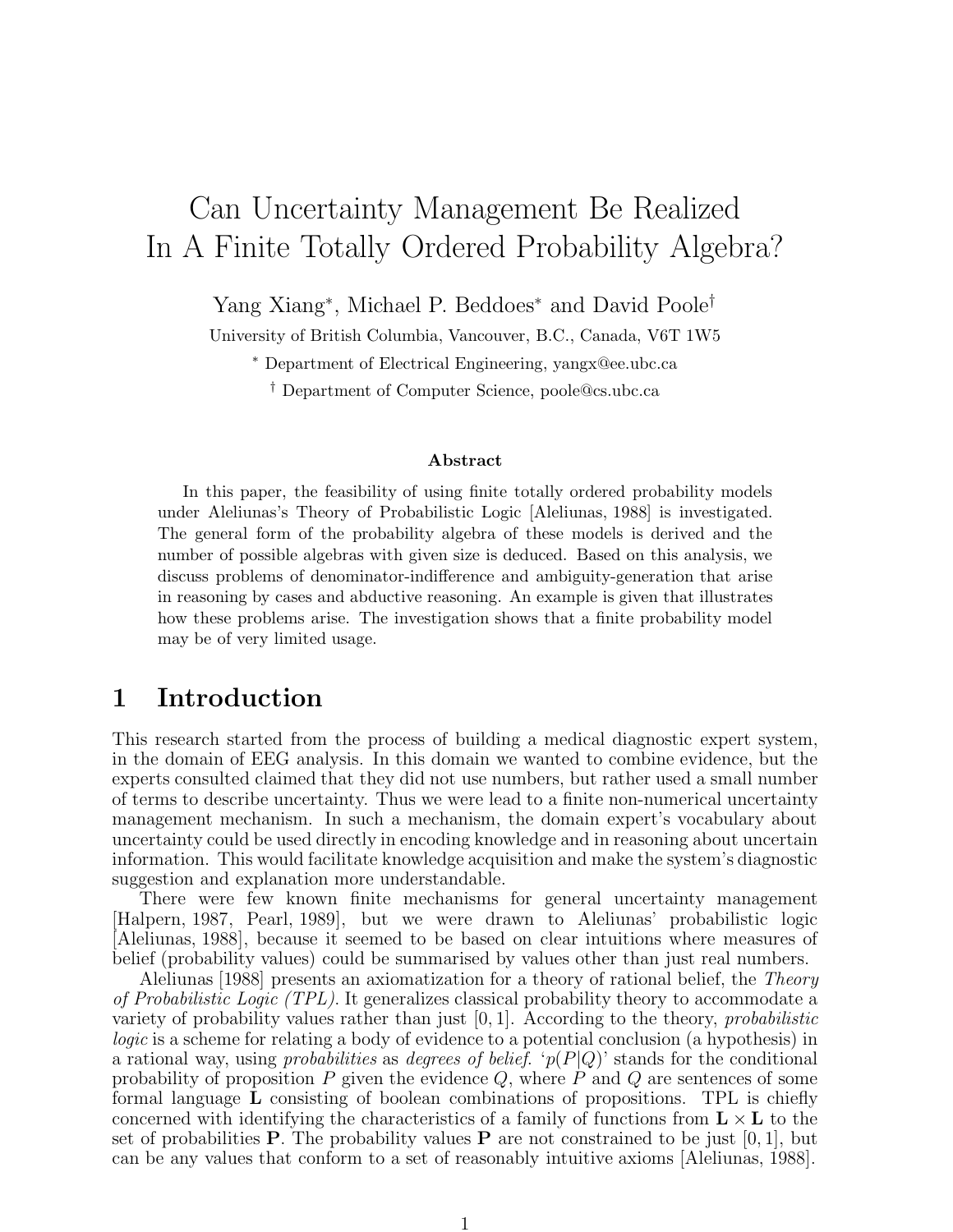The semantics of TPL is given by 'possible worlds'. Each proposition *P* is associated with a set of *situations* or *possible worlds S*(*P*) in which *P* holds. Given *Q* as evidence, the conditional probability  $p(P|Q)$ , whose value ranges over the set **P**, is some measure of the fraction of the set  $S(Q)$  that is occupied by the subset  $S(P \& Q)$ .

TPL provided minimum constraints for a rational belief model. For our particular domain we thought the following criteria were desirable:

- **R1** The domain experts did not believe that they used numerical values for uncertainty. Their language consisted of a small set of terms "likely", "possibly", etc., used to describe the uncertainty in their domain. Thus we were lead to a **finite** set of probability values.
- **R2** Any two probability values in a chosen model should be comparable. An essential task of a medical diagnostic system is to estimate the likelihood of a set of competing diagnoses given a patient's symptoms and history. We felt as though we needed to have totally ordered probabilities in order to allow for totally ordered decisions when we have to act on the results of the diagnoses.
- **R3** Inference based on a TPL model should generate empirically sound results. That is, the inference outcomes generated with such a model should reflect, as far as possible, the reasonable outcomes reached by a human expert.
- **R4** We require some reasonable statistical assumptions. For our domain, the assumptions embedded in Bayesian networks [Pearl, 1988] seemed to be particularly appealing. Although this statistical assumption was used in our implementation, the analysis presented here does not seem to critically depend on the statistical assumptions used.

Although these criteria are formed from the point of our application, we believe they are shared by many automated reasoning systems making decisions under uncertainty.

Based on these criteria, we concentrate on finite totally ordered probability models.

### **2 Finite totally ordered probability algebras**

#### **2.1 The algebra of probability values**

To investigate the mathematical structure (*probability algebra*) of the probability space, the characterization of any finite totally ordered probability algebra under TPL axioms [Aleliunas, 1988] is given, without proof, in the proposition below (for more about universal algebra, see [Burris, 1981] [Kuczkowski 77]). This proposition is a restriction of a general theorem in Aleliunas [1986] to finite totally ordered sets.

We denote the smallest element of *P* by 0, and the largest element of *P* as 1. There are a finite number of other values between 0 and 1.

**Proposition 1** *A probability algebra defined on a totally ordered finite set P satisfies TPL axioms iff*

- *1. An order preserving binary operation "*∗*" (product) is well defined and closed on P.*
- 2. "\*" *is commutative, i.e.*  $(\forall p, q \in P)$   $p * q = q * p$ .
- *3.* "\*" is associative, i.e.  $(\forall p, q, r \in P)$   $p * (q * r) = (p * q) * r$ .
- *4.*  $(\forall p, q, r \in P)$   $(p * q = r) \Rightarrow (r \le \min(p, q))$ .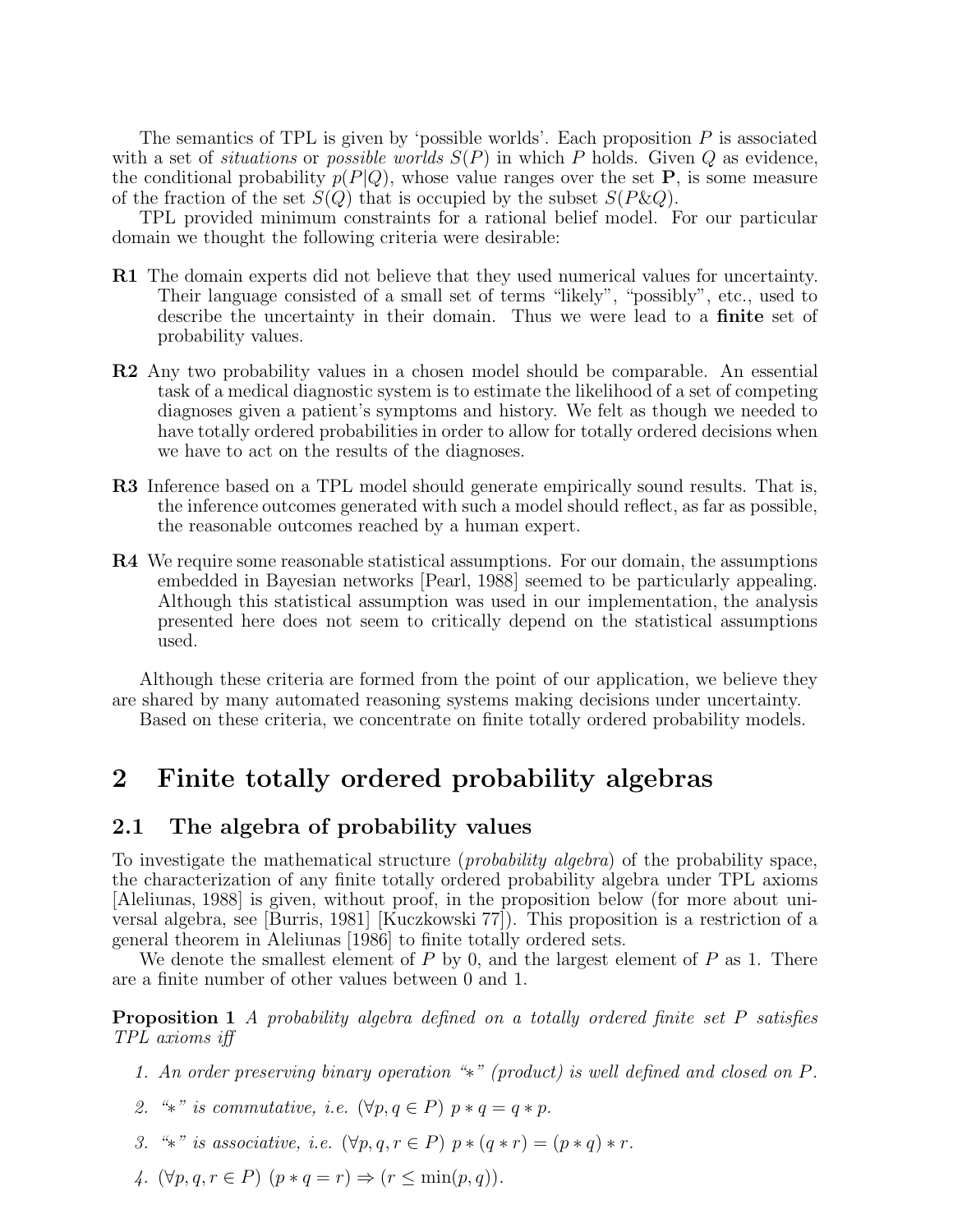- *5. No non-trivial zero, i.e.*  $(\forall p, q \in P)$   $p * q = 0 \Rightarrow (p = 0 \lor q = 0)$ *.*
- *6.*  $(\forall p, q \in P)p \leq q \Rightarrow (\exists r \in P)p = r * q$ *. The* **solution** *will be denoted as*  $r = p/q$ *.*
- *7.*  $(\forall p \in P) \ 0 \leq p \leq 1$ .
- *8.*  $(\forall p \in P)$   $p * 1 = p$ .
- *9. A monotone decreasing inverse function i*[·] *is well defined and closed on P, i.e.*  $(\forall p < q \in P)$   $i[p] > i[q]$ .
- *10.*  $(\forall p \in P) i[i[p]] = p$ *.*

From now on any *Finite Totally Ordered Probability Algebra* satisfying proposition 1 will be referred as *legal FTOPA*. The general form of all legal FTOPA will be derived in next section.

#### **2.2 Mathematical structure**

Here we are interested in only those probability algebras with at least 3 elements<sup>1</sup>. A finite totally ordered probability set with size *n* is denoted as  $P = \{e_1, e_2, \ldots, e_{n-1}, e_n\},\$ where  $1 = e_1 > e_2 > ... > e_{n-1} > e_n = 0$ . For example,  $P = \{e_1, e_2, e_3, e_4\}$  could stand for {certain, likely, unlikely, impossible}. This linguistic interpretation is left open.

The uniqueness of the inverse function *i*[·] of any legal FTOPA is given by the following lemma.

**Lemma 1** *For a legal FTOPA with size n, the inverse is uniquely defined as*

$$
i[e_k] = e_{n+1-k} \quad (1 \le k \le n).
$$

Thus given the size of a legal FTOPA, only the choice of the product function is left. A probability  $p \in P$  is *idempotent* if  $p * p = p$ , idempotent elements play important roles in defining probability algebras as will be shown in a moment.

**Lemma 2** *Any legal FTOPA has at least 3 idempotent elements, namely*  $e_1$ ,  $e_{n-1}$  *and*  $e_n$ .

This lemma is required in the proof of proposition 2 and corollary 1.

**Lemma 3** For any legal FTOPA, if  $p \in P$  is idempotent, then  $(\forall q \in P)p * q = \min(p, q)$ .

Lemma 3 is important in the proof of proposition 2, and theorem 1. Aleliunas [1986] gives similar statement.

**Proposition 2** *For a finite totally ordered set with size n* ≥ 3*, there exists only one legal FTOPA with 3 idempotent elements. The "*∗*" operation on it is defined as*

$$
e_i * e_j = \begin{cases} e_n & \text{if } i \text{ or } j = n \\ e_{\min(i+j-1,n-1)} & \text{otherwise.} \end{cases}
$$

<sup>1</sup>Probability algebra with 2 elements is equivalent to propositional logic [Aleliunas, 1987].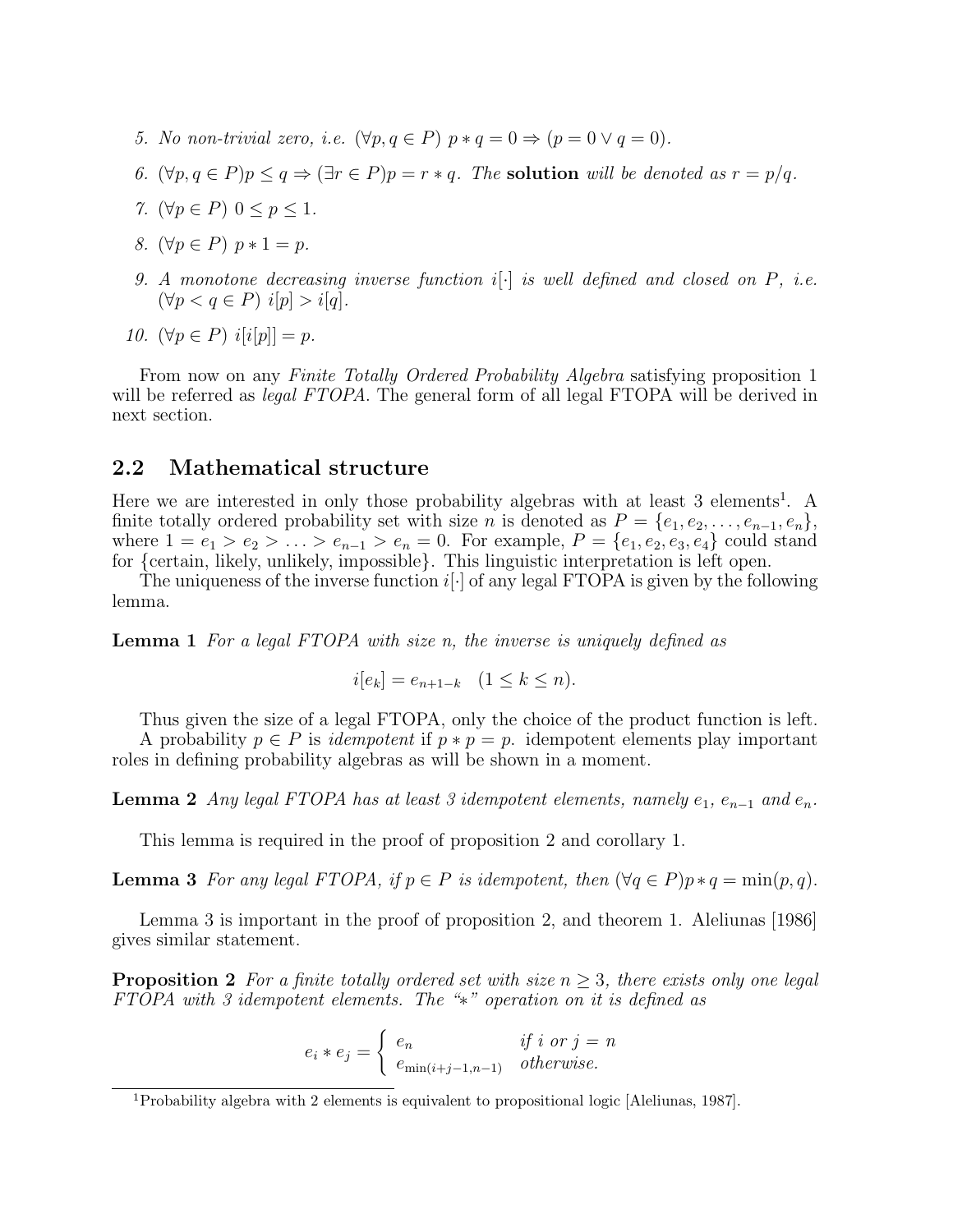

Proof:

Let  $M_{n,k}$  denote a legal FTOPA with size n and k idempotent elements.<sup>2</sup> Let  $a_{i,j}$ denote  $e_i * e_j$ . We prove the proposition constructively.

(1) In case of *i* or  $j = n$ , the proposition holds due to lemma 3. By non-trivial zero, zero part of the product table is entirely covered within this case.

(2) What is left is to prove the non-zero part of the product table (the second half of the product formula) which is bounded by two idempotent elements *e*<sup>1</sup> and *e*n−1. For the completeness of the product table, we still include the zero parts in the following tables although they are not relevant to the remaining proof.

For  $M_{3,3}$  and  $M_{4,3}$  the proposition holds (see the product tables below). It is not difficult to check that they satisfy proposition 1 and any change to these product tables will violate proposition 1 in one way or another.

Suppose a unique legal FTOPA  $M_{m,3}$  exists with product defined as in the proposition. As for  $M_{m+1,3}$  (table below), the product  $a_{i,j}$   $(i + j \leq m)$  should be constructed in the same way as in  $M_{m,3}$ , i.e. the second half of product formula

$$
a_{i,j} = e_{\min(i+j-1,m)} = e_{i+j-1}
$$

applies within this portion as does in  $M_{m,3}$ . If this portion could be changed without violating proposition 1, the corresponding portion in  $M_{m,3}$  could also be changed which is contradictory to the uniqueness assumption for  $M_{m,3}$ .

Further we show the uniqueness of  $a_{i,j}$  for all  $(i, j < m < i + j)$ .

<sup>&</sup>lt;sup>2</sup>In general, for a pair of n and k, there may be more than one legal FTOPA. Thus  $M_{n,k}$  does no necessarily stand for a unique model characterized by n and k.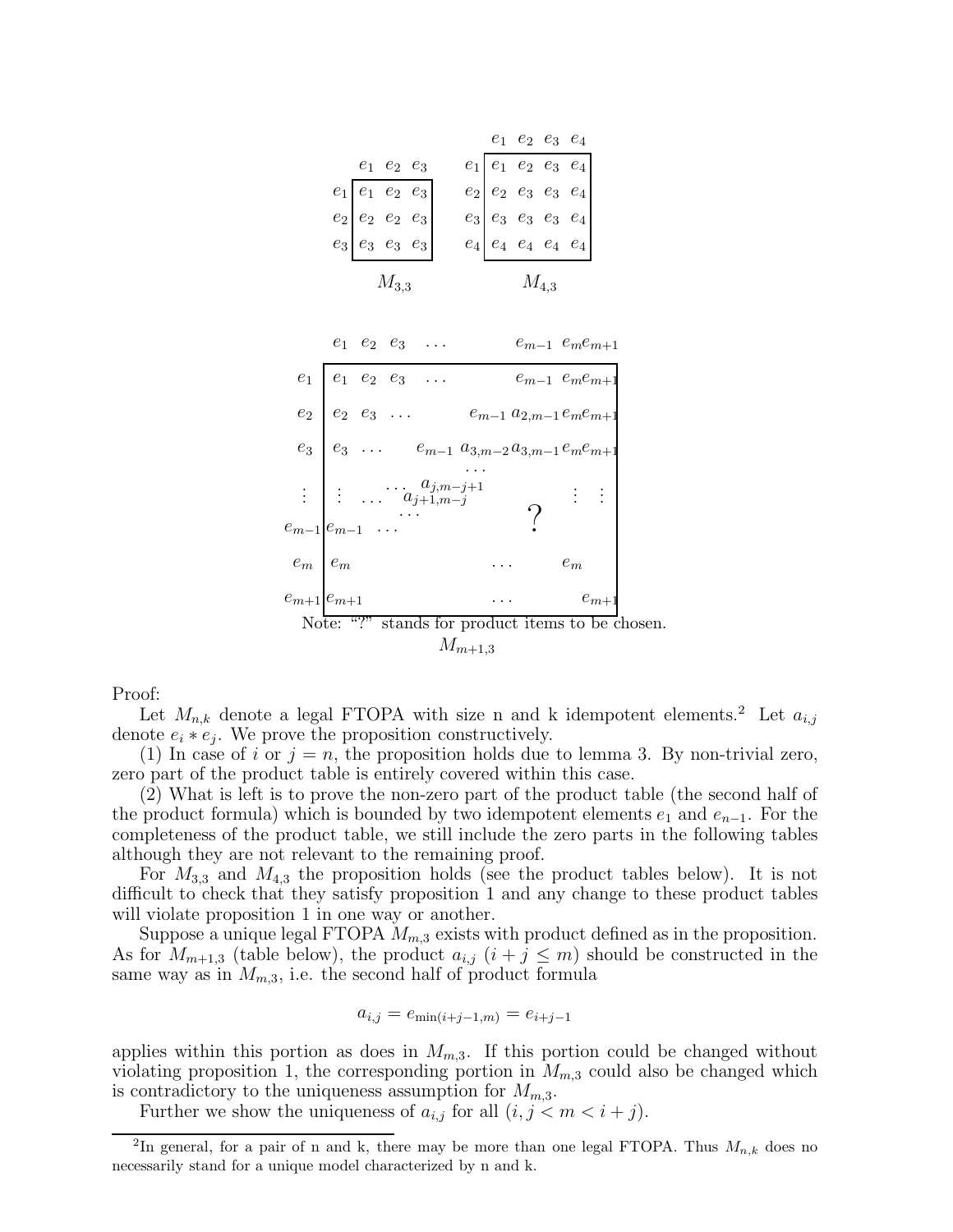By associativity, we have

$$
(e_j * e_2) * e_{m-j} = e_{j+1} * e_{m-j} = a_{j+1,m-j}
$$
  
=  $e_j * (e_2 * e_{m-j}) = e_j * e_{m-j+1} = a_{j,m-j+1}$   $(2 \le j \le m-2)$  (a)

Also we have

$$
e_2 * (e_j * e_{m-1}) = e_2 * a_{j,m-1} = (e_2 * e_j) * e_{m-1}
$$
  
=  $e_{j+1} * e_{m-1} = a_{j+1,m-1}$   $(2 \le j \le m-2)$  (b)

From order preserving property of "∗", we know

$$
a_{i,j} = e_{m-1} \quad \lor \quad a_{i,j} = e_m \quad (i, j < m < i+j).
$$

Suppose  $a_{2,m-1} = e_{m-1}$ . Then from (b),

$$
e_2 * a_{2,m-1} = e_2 * e_{m-1} = a_{2,m-1} = e_{m-1} = a_{3,m-1}.
$$

Similarly, and from commutativity and order preserving, we have

$$
a_{i,j} = e_{m-1} \quad (i, j < m < i+j).
$$

This means that *e*m−<sup>1</sup> is also an idempotent element which is contradictory to the 3 idempotent elements assumption. Therefore,  $a_{2,m-1} = e_m$ . Then from (a) and order preserving, we end up with  $a_{i,j} = e_m$   $(i, j < m < i + j)$ .

 $\Box$ 

The second part of the above proof for product bounded by *e*<sup>1</sup> and *e*n−<sup>1</sup> does not involve the 0 element at all as already stated. Thus for any legal FTOPA with more than 3 idempotent elements, the proposition holds for each diagonal block of its product table bounded by two adjacent idempotent elements. The non-diagonal part of the product table is totally determined by lemma 3, the order preserving and solution existing property. Thus we have the following theorem 1. Given proposition 2 and above description, the proof is trivial.

**Theorem 1** *Given a finite totally ordered set*  $P = \{e_1, e_2, \ldots, e_n\}$  *with ordering relation*  $e_1 > e_2 > \ldots > e_n$  and a set *I* of indexes of all the idempotent elements on *P*, *I* =  $\{i_1, i_2, \ldots, i_m\}$  where  $i_1 < i_2 < \ldots < i_m$  there exists a unique legal FTOPA whose product *function is defined as:*

$$
e_j * e_k = \begin{cases} \min(e_j, e_k) & \text{if } e_j = i_l \\ e_{\min(j+k-i_l, i_{l+1})} & \text{if } i_l < j, k \le i_{l+1} \\ e_k & \text{if } j \le i_l < k \le i_{l+1} \end{cases}
$$

*and inverse function is defined as:*

$$
i[e_k] = e_{n+1-k}
$$

Theorem 1 says that, given the set of idempotent elements, a legal FTOPA is totally defined. From theorem 1 and lemma 2 we can easily derive the following corollary.

**Corollary 1** *The number of all the possible legal FTOPA of size*  $n \geq 3$  *is* 

$$
\sum_{i=0}^{n-3} C_{n-3}^i = 2^{n-3}
$$

*where*  $C_m^i$  *is the number of combinations taking i elements out of m.* 

Theorem 1 and corollary 1 provide the possibility of exhaustive investigation for any legal FTOPA of a given size.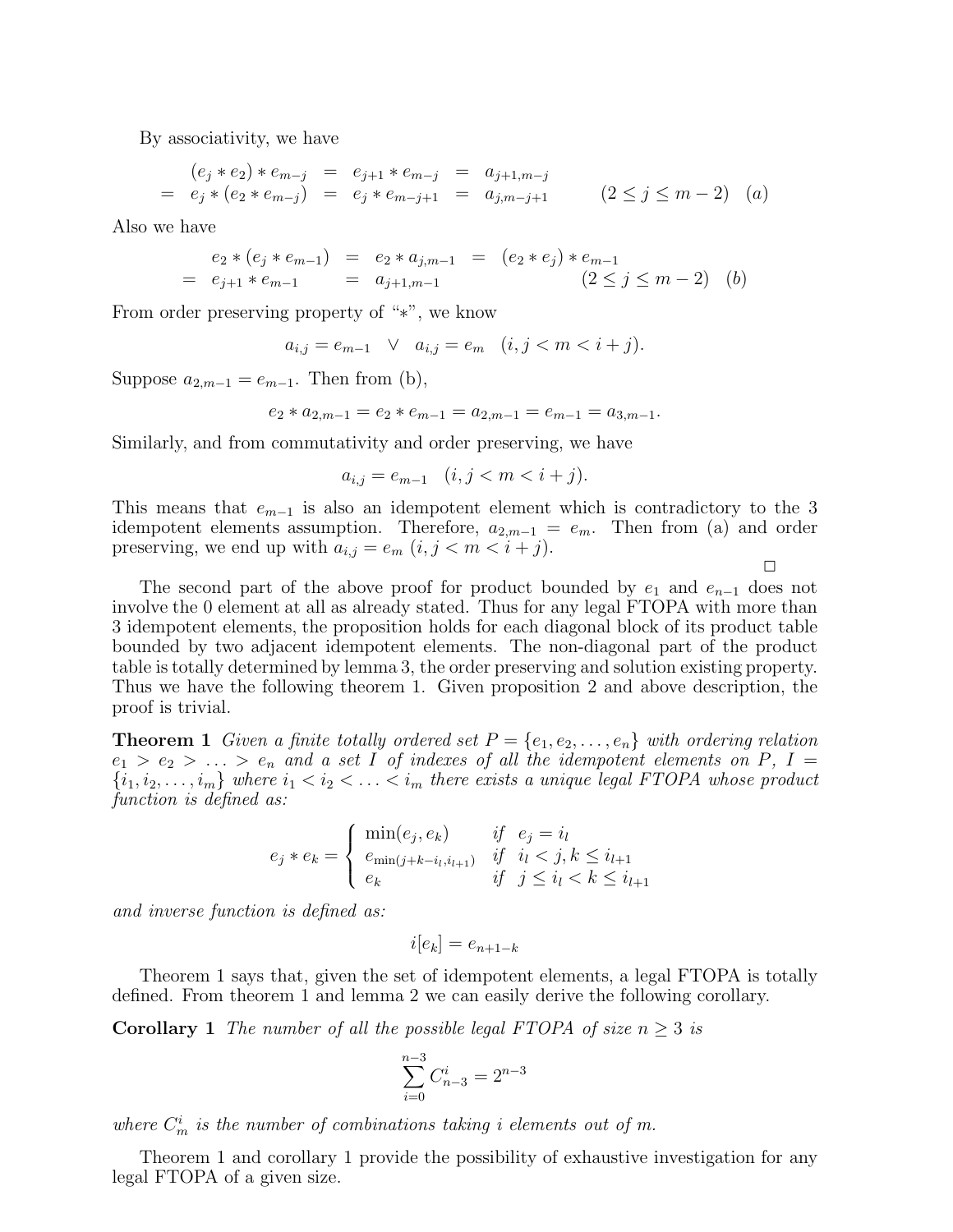#### **2.3 Solution and range**

Once a legal FTOPA is defined, its solution table is forced. Inverses to the operation ∗ : *P* × *P* → *P* will not be unique. For this reason, it is necessary to introduce a probability *range* denoted by [*l, u*] representing all the probability values between lower bound *l* and upper bound *u*.

$$
[l, u] = \{v \in P | l \le v \le u\}
$$

We write  $[v, v]$  as just *v*. The following corollary on single value probability solution is given without proof.

**Corollary 2** *Given a finite totally ordered set*  $P = \{e_1, e_2, \ldots, e_n\}$  *with ordering relation*  $e_1 > e_2 > \ldots > e_n$  and a set *I* of indexes of all the idempotent elements on *P*, *I* =  $\{i_1, i_2, \ldots, i_m\}$  where  $i_1 < i_2 < \ldots < i_m$  the solution function (multiple value) of a legal *FTOPA is forced to be:*

$$
e_k/e_j = \begin{cases} e_k & \text{if } j = 1 \\ e_n & \text{if } k = n, j \neq n \\ e_{k-j+i_l} & \text{if } k > j, \\ i_l + 1 < k \leq i_{l+1} - 1, \\ i_l + 1 \leq j < i_{l+1} - 1 \\ [e_{i_l}, e_1] & \text{if } k = j, i_l + 1 \leq k < i_{l+1} \\ [e_{i_{l+1}}, e_{i_{l+1}+i_{l}-j}] & \text{if } k = i_{l+1}, i_l < j < i_{l+1} \\ [e_k, e_1] & \text{if } k = j = i_l, k \neq 1, n \\ e_k & \text{if } j \leq i_l < k \leq i_{l+1} \end{cases}
$$

In Appendix B, the product and solution tables for 3 legal FTOPAs of size 8 are presented.

The solution of two single valued probabilities may become a range which will participate in further manipulation. Thus the product and solution of ranges should be considered before we can manipulate uncertainty in an inference chain.

**Definition 1** For any legal FTOPA, the product of two ranges  $[a, b]$   $(a \leq b)$  and  $[c, d]$  $(c \leq d)$  *is defined as* 

$$
[a, b] * [c, d] = \{z | \exists x \in [a, b] \& \exists y \in [c, d] \& z = x * y\}.
$$

*And the solution of above two ranges with additional constraint*  $a \leq d$  *is defined as* 

$$
[a, b]/[c, d] = \{z | \exists x \in [a, b] \& \exists y \in [c, d] \& x = y * z\}.
$$

One can prove the following proposition:

**Proposition 3** For any legal FTOPA, the product of two ranges  $[a, b]$   $(a \leq b)$  and  $[c, d]$  $(c \leq d)$  *is* 

$$
[a, b] * [c, d] = [a * c, b * d].
$$

And the solution of above two ranges with additional constraint  $a \leq d$  is

$$
[a,b]/[c,d] = \begin{cases} [LB(a/d),UB(b/c)] & \text{if} \quad b \le c \\ [LB(a/d), e_1] & \text{if} \quad b > c \end{cases}
$$

*where LB and UB are lower and upper bounds of ranges.*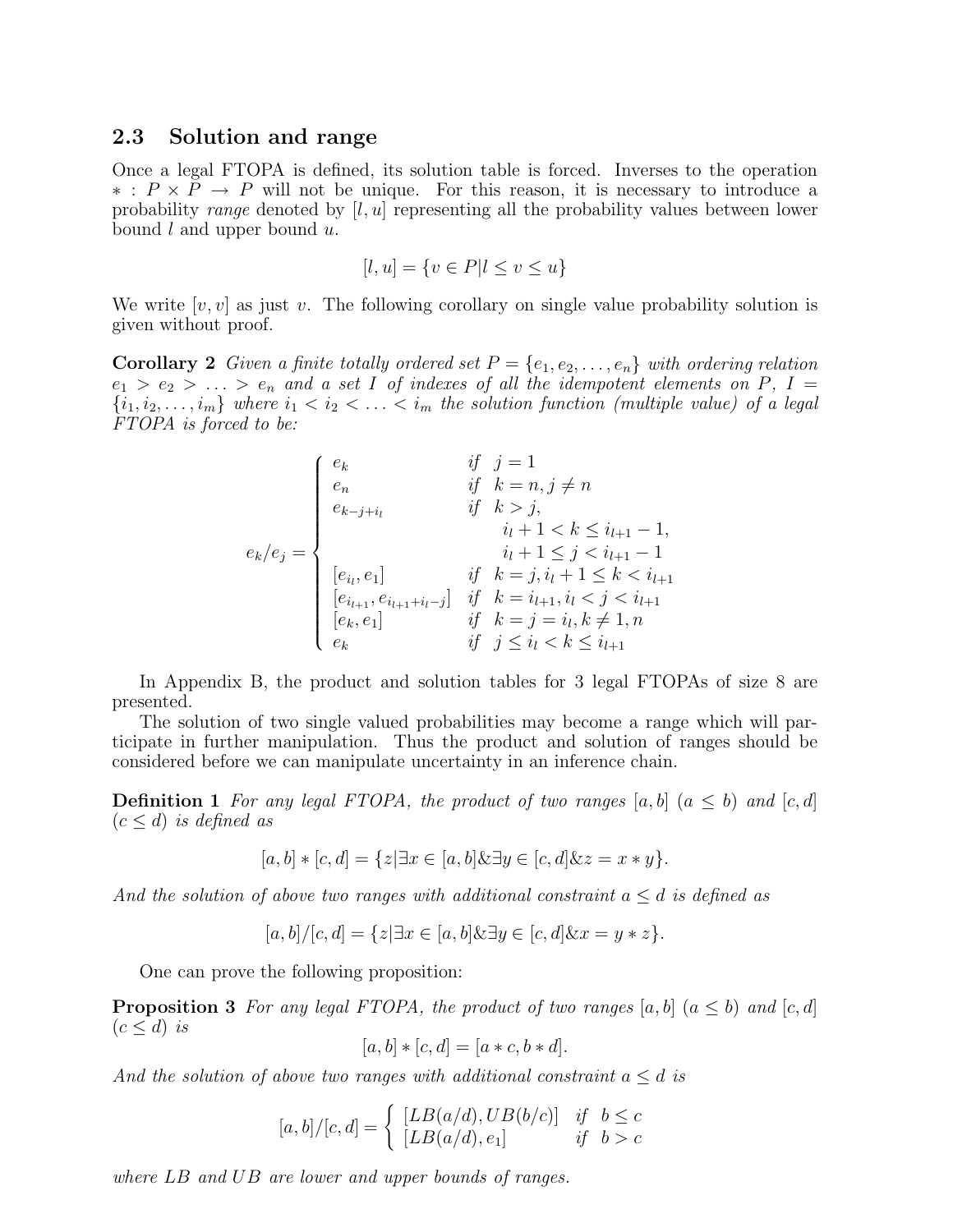It should be noted that, in general, product and solution of legal FTOPAs do not follow commutativity. For example, in model  $M_{8,8}$ ,

$$
(e_2 * e_5)/e_5 = [e_5, e_1] \neq e_2 * (e_5/e_5) = [e_5, e_2].
$$

Thus the order of product and solution in evaluation of conditional probability

$$
p(A|B\&C) = p(A\&B|C)/p(B|C) = (p(B|A\&C) * p(A|C))/p(B|C)
$$

can not be changed arbitrarily.

### **3 Bayes theorem and reasoning by case**

Having derived the mathematical structure of legal finite totally ordered probability models, we need deductive rules. In this investigation, we adopted Bayesian Networks [Pearl, 1988] (using the implementation described in [Poole, 1988]) as our scheme of knowledge representation. The inferencing rules required within this scheme are *Bayes theorem* and *reasoning by cases*.

Bayes theorem provides a way of determining the likelihood of certain causes from the observation of effects.<sup>3</sup> It takes the form:

$$
p(P|Q\&C) = p(Q|P\&C) * p(P|C)/p(Q|C)
$$

Reasoning by cases is an inference rule to compute a conditional probability by partitioning the condition into several exclusive situations such that the estimation under each of them is more manageable. The simplest form is considering the cases where *B* is true and where *B* is false:

$$
p(A|C) = p((A \& B) \lor (A \& \overline{B})|C)
$$

Under classical probability theory, it becomes:

$$
p(A|C) = p(A|B\&C) \cdot p(B|C) + p(A|\overline{B}\&C) \cdot p(\overline{B}|C)
$$

Using TPL, the  $\cdot$  becomes  $\ast$ , and we do not have the  $+$ . This can, however, be simulated using product and inverse. The corresponding formula under TPL is given by the following propositions.

**Proposition 4** *Let A, B, and C be three sentences. p*(*A*|*C*) *can be computed using the following:*

$$
f_1 = i[p(A|\overline{B}\&C) * i[p(B|C)]]
$$
  
\n
$$
f_2 = i[p(A|B\&C) * p(B|C)/f_1]
$$
  
\n
$$
p(A|C) = i[f_1 * f_2].
$$

Operationally, the computation of the likelihood of a hypothesis given some set of evidence using Bayesian Networks and legal FTOPAs is to apply two inference rules, namely, Bayes theorem and reasoning by cases [Pearl, 1988][Poole, 1988].

 $3 \text{Cause}$  and *effect* are used here in a very weak sense.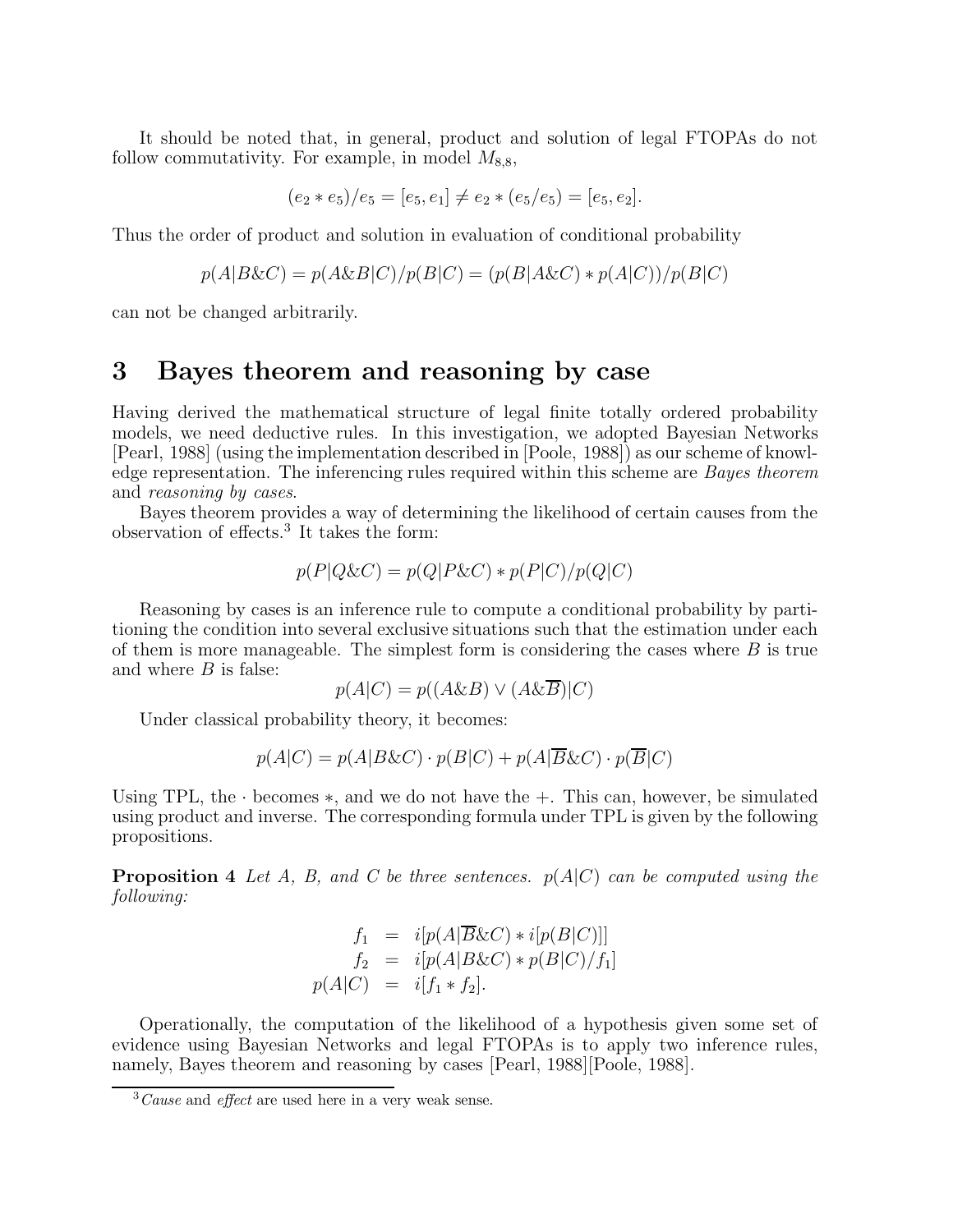## **4 Problems with legal finite totally ordered probability**

#### **4.1 Ambiguity-generation and denominator-indifference**

Now that we have derived the mathematical structure of legal finite totally ordered probability models and the form of relevant deductive rules, we can assess these probability models as to how well they fit in with our intuition.

To begin with, we examine the solution of legal FTOPA  $M_{n,n}$  which has all its elements idempotent. The solution takes the form of (compare to Appendix B)

$$
e_k/e_j = \left\{ \begin{array}{ll} e_k & \mbox{if} \quad j < k \\ \left[ e_k, e_1 \right] & \mbox{if} \quad k = j \end{array} \right.
$$

Note that *e*<sup>j</sup> does not have direct influence on the result of the first case of the solution. We name this phenomenon as *denominator-indifference*. Also, we name the emergence of range in the second case of the solution operation as *ambiguity-generation*.

To analyze the effect of denominator-indifference and ambiguity-generation on application of Bayes theorem, apply Bayes theorem to  $M_{n,n}$ .

$$
p(A|B\&C) = p(A\&B|C)/p(B|C)
$$
  
= 
$$
\begin{cases} p(A\&B|C) & \text{if } p(A\&B|C) \neq p(B|C) \\ [p(A\&B|C), e_1] & \text{if } p(A\&B|C) = p(B|C) \end{cases}
$$

In the first case, the prior  $p(B|C)$  does not affect the estimation of  $p(A|B\&C)$  due to denominator-indifference. In the second case, ambiguity-generation produces a disjunct of all the probabilities larger than  $p(B|C)$  which is a very rough estimation. Neither satisfies our requirement for empirically satisfactory probability estimates.

To analyze the effect of denominator-indifference and ambiguity-generation on reasoning by cases, consider applying proposition 4 to  $M_{n,n}$ .

$$
p(A|C) = \begin{cases} \max(p(A\&B|C), p(A\&\overline{B}|C)) \\ \text{if } p(A\&B|C) \neq p(\overline{A\&\overline{B}}|C) \\ [\max(p(A\&B|C), p(A\&\overline{B}|C)), e_1] \\ \text{if } p(A\&B|C) = p(\overline{A\&\overline{B}}|C) \end{cases}
$$

Here again, in the first situation, denominator-indifference forces a choice of outcome from one case or another instead of giving some combination of the two outcomes. We do not get an estimation larger than both which is contrary to our intuition. In the second situation, a very rough estimation appears because of ambiguity-generation. Note that, when  $\max(p(A\&B|C), p(A\&\overline{B}|C))$  is small,  $p(A|C)$  can span almost the whole range of probability set **P**.

The analysis here was in terms of a model that has all of its values idempotent. The other case to consider is what happens at the values between the idempotent values.

Consider  $M_{n,3}$  which has minimal number of idempotent elements. By proposition 2, its product is

$$
e_i * e_j = \begin{cases} e_{\min(i+j-1,n-1)} & \text{if } i, j \neq n \\ e_n & \text{otherwise.} \end{cases}
$$

Its solution simplifies to (compare to Appendix B)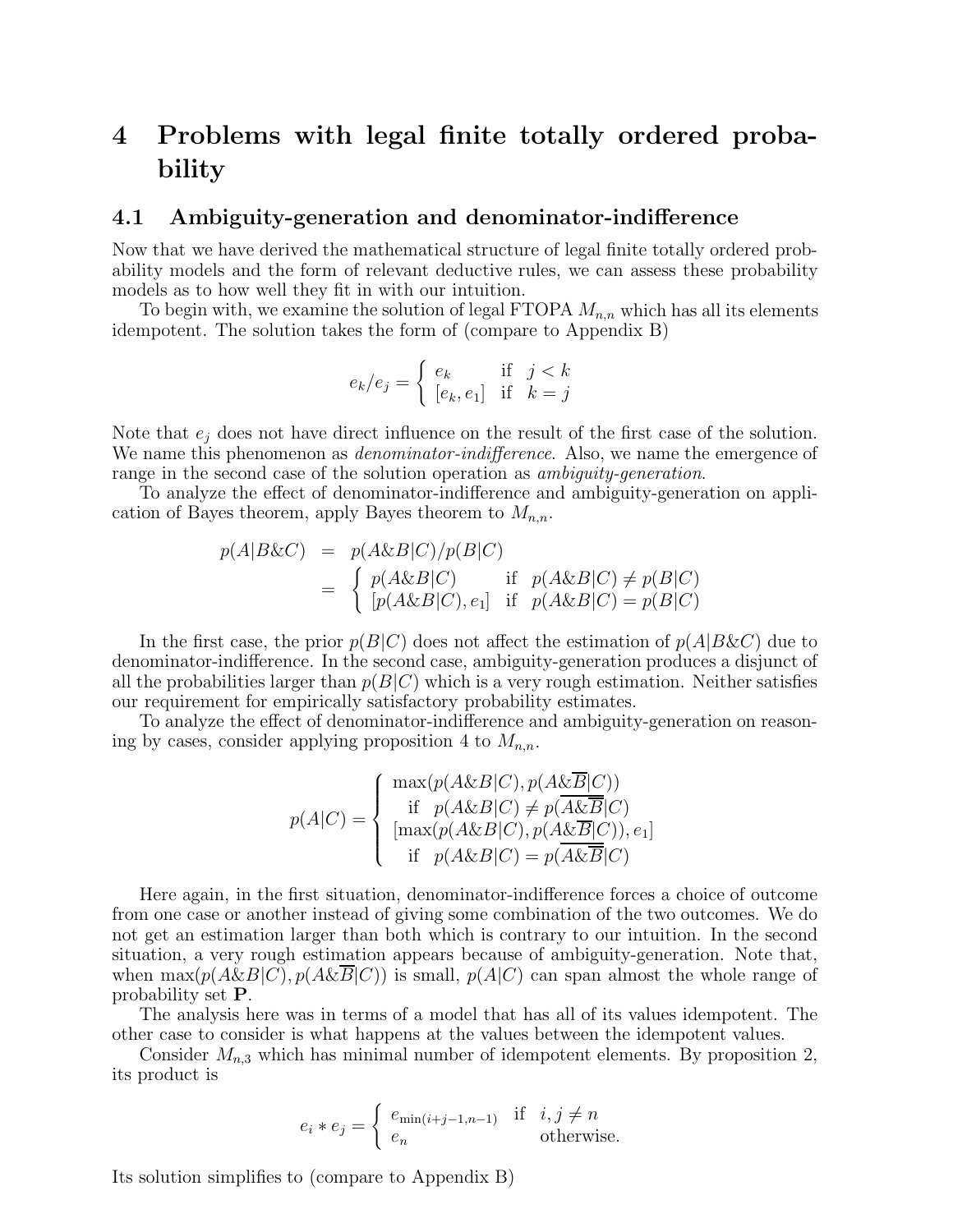$$
e_k/e_j = \begin{cases} e_n & \text{if } k = n > j \\ e_{k-j+1} & \text{if } j \le k < n-1 \\ [e_{n-1}, e_{n-j}] & \text{if } k = n-1 \ge j \end{cases}
$$

In this algebra, it is quite easy for a manipulation to reach the probability value  $e_{n-1}$ :

- 1. Whenever one of the factors of product is *e*n−1, the product will be *e*n−<sup>1</sup> unless the other factor is *e*n.
- 2. Whatever takes the value  $e_2$ , its inverse will be  $e_{n-1}$ .
- 3. Products of low or moderate probability tend to reach *e*n−<sup>1</sup> due to quick decreasing of product.
- 4.  $e_j/e_{j-1} = e_2$  for all  $2 \le j \le n-2$ .

Once *e*n−<sup>1</sup> is reached, any solution will be ambiguous. This ambiguity will be propagated and amplified during further inference in Bayesian analysis or case analysis. Although *e*n−<sup>1</sup> is a value we should try to avoid, we have no means to avoid it. Here we see an interesting trade off between the two problems. In  $M_{n,3}$ , denominator-indifference disappears. But, since manipulations under this model move probability values quickly, we tend to produce *e*n−<sup>1</sup> more frequently and thus suffer more from ambiguity-generation.

As all finite totally ordered probability algebras can be seen as combinations of the above two cases, they must all suffer from denominator-indifference and ambiguitygeneration. The question now is how serious are the problems in an arbitrary model? This is to be answered in next section.

#### **4.2 Quantitative analysis of the problems**

Given the constraint of legal FTOPA in choosing a probability model, we are free to select the model size n and to select among  $2^{n-3}$  alternative legal FTOPAs once n is fixed. We introduce a few straightforward measurements to quantify the degree of suffering in a randomly chosen model.

The number of ranges in a model's solution table and the number of elements covered by each range mirror the problem of ambiguity-generation of the model. Thus we define a measurement of the amount of ambiguity in a model as the number of elements covered by ranges in its solution table minus the number of ranges.

**Definition 2** Let  $S = \{r_1, r_2, \ldots, r_m\}$  be the set of ranges in the solution table of a legal *FTOPA. Let*  $w_i$  *be the number of values covered by range*  $r_j$ *. Let M be the number of different solution pairs in the solution table.*

*The* **amount of ambiguity** *of the algebra is defined as*

$$
A = \sum_{j=1}^{m} w_j - 1.
$$

*The* **relative ambiguity** *of the algebra is defined as*

$$
R = A/M.
$$

We have the following proposition: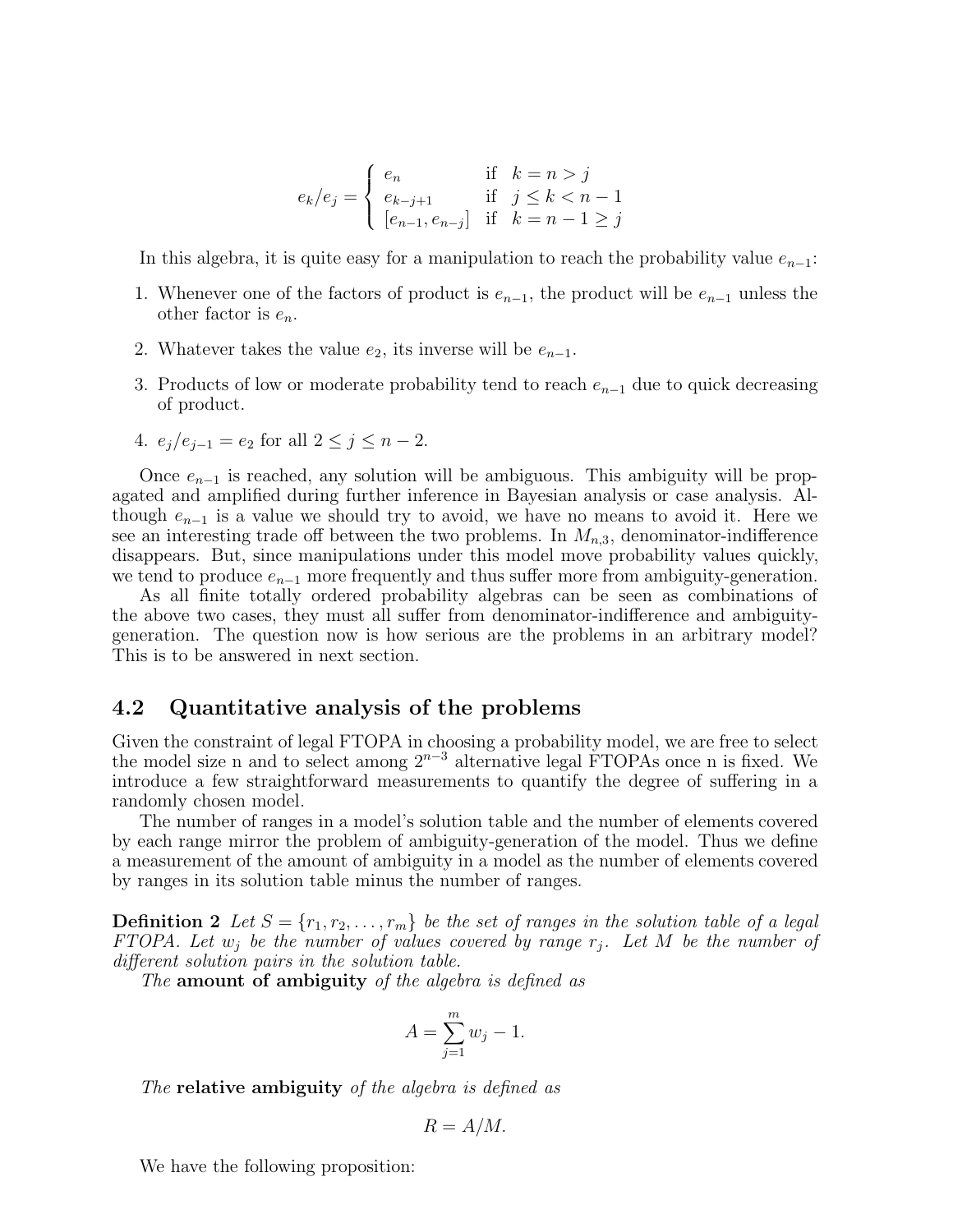**Proposition 5** *The amount of ambiguity of any legal FTOPA with size n is*

$$
A = (n-1)(n-2)/2.
$$

*The relative ambiguity of the algebra is*

$$
R = (n-2)/(n+2).
$$

The number of solution pairs satisfying  $e_j/e_k = e_j$  reflects the seriousness of denominatorindifference of the model. We define the order of denominator-indifference as this number minus the number of such  $e_i$ s.

**Definition 3** Let  $d_i$  be the number of times  $e_j/e_k = e_j$  for  $1 \leq k \leq j$  in a legal FTOPA *of size n. The* **order of denominator-indifference** *of the algebra is defined as*

$$
O_d = \sum_{j=2}^{n-1} d_j - 1.
$$

We also define the order of mobility of a model to express the likelihood of a product or a solution transferring operands to different value. The higher this order, the more likely for a manipulation to generate an idempotent element and produce ambiguity afterwards.

**Definition 4** *The* **order of mobility**  $O_m$  *of a legal FTOPA is defined as the number of distinct product pairs*  $a * b$  *in its product table such that*  $a * b < \min{a, b}$ .

We have the following proposition:

**Proposition 6** *For any legal FTOPA with size n and a set I of indexes of all its idempotent elements*  $I = \{i_1, i_2, \ldots, i_k\}$  *where*  $i_1 < i_2 < \ldots < i_k$  *its order of denominatorindifference is*

$$
O_d = \sum_{m=2}^{k-2} (i_m - 1) \cdot (i_{m+1} - i_m),
$$

*its order of mobility is*

$$
O_m = \sum_{m=1}^{k-2} \sum_{j=1}^{i_{m+1}-i_m-1} j,
$$

*and*

$$
O_d + O_m = (n-2)(n-3)/2.
$$

Proposition 5 tells us that all the legal FTOPAs of same size have same amount of ambiguity. Increasing size *increases R* which approaches 1 as *n* gets larger and larger.

Proposition 6 says that,

- 1. among legal FTOPAs of same size n, the order of denominator-indifference  $O_d$ changes from lower bound 0 at  $M_{n,3}$  to upper bound  $(n-2)(n-3)/2$  at  $M_{n,n}$ ;
- 2. the upper bound of  $O_d$  as well as  $O_m$  increases with model size n;
- 3. given n, the sum  $O_d + O_m$  remains constant and thus if a model suffers less from denominator-indifference, it must suffer more frequently from ambiguity-generation due to the increase in its mobility.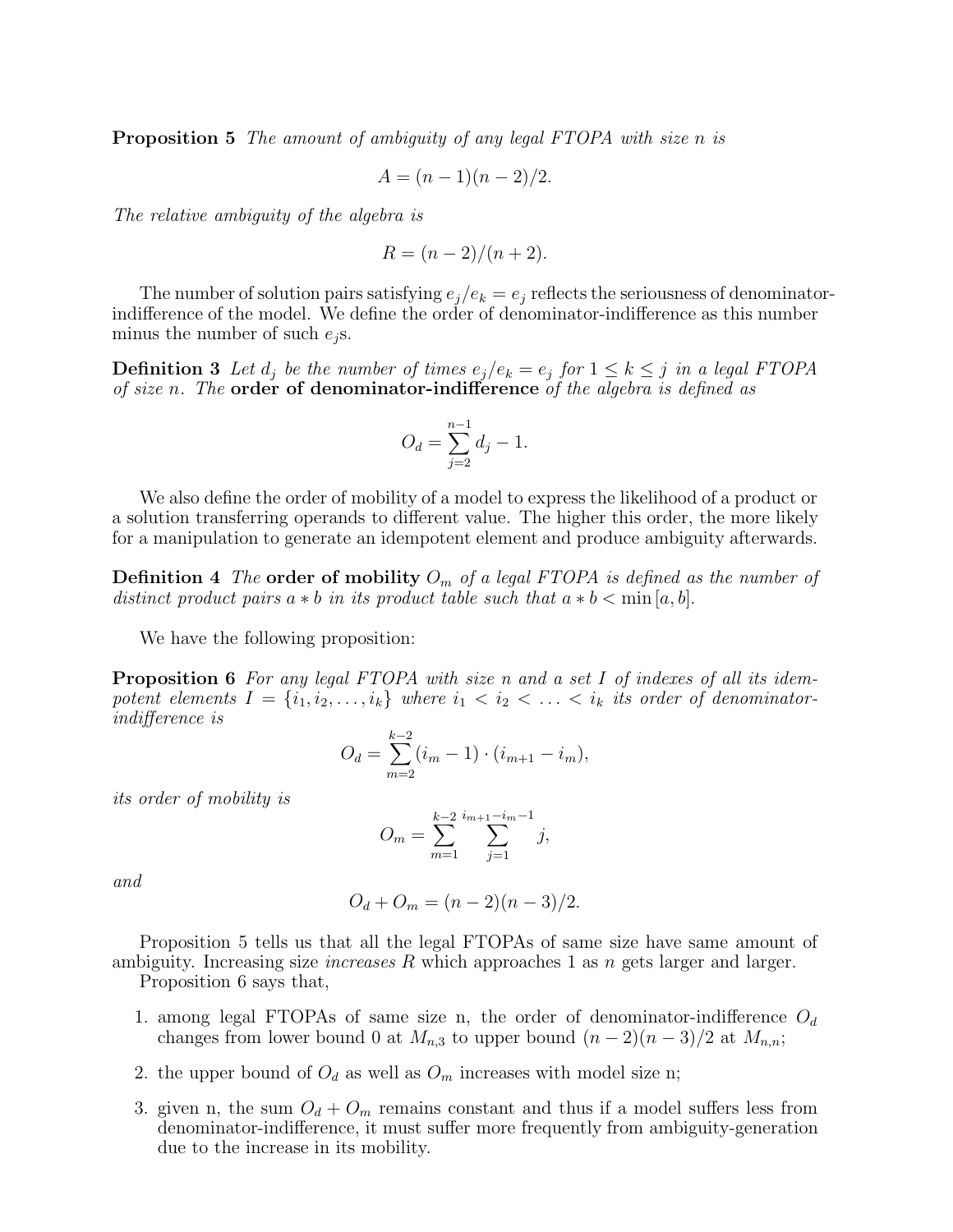#### **4.3 Can the changes in priors help ?**

After we have explored model size and alternative models given size, the final freedom that remains is the assignment of prior probability values. From Corollary 2, it is apparent that, in general, denominator-indifference and ambiguity-generation happen only in certain regions of the solution table. So, is it possible, by choosing certain set of probability values as prior knowledge, to avoid intermediate results falling onto those unfavorable regions?



Figure 1: Smoke-alarm example

To help answer this question, a derivation of conditional probability *p*(*f ire*|*smoke* &  $alarm$ ) for a smoke-alarm problem<sup>4</sup> in Figure 1 is given in Appendix A. The calculation involves 2 applications of Bayes theorem, and 3 of reasoning by cases. It requires 19 products, 9 solutions, and 14 inverses.

In general,

- 1. a product tends to decrease the probability value until an idempotent value is reached.
- 2. a solution tends to increase the probability value or cause a large range to occur (especially for idempotent values).
- 3. an inverse tends to transfer small value into big and vice versa.

Since many operations are required even in a small problem and each operation tends to move the intermediate value around the probability set, the compound effect of the operations are not generally controllable.

To summarize, in the context of legal FTOPA, there seems to be no way to get away with the problem of denominator-indifference and ambiguity-generation by means of clever assignment of prior probability values; increasing model size does no good in reducing the difficulty; selecting among different models trades one trouble with another.

In the next section, these problems are demonstrated by an experiment.

## **5 An experiment**

All the 32 legal FTOPAs with size 8 were implemented in Prolog and their performance were tested by the smoke-alarm example (Figure 1) in [Poole, 1988] The Prolog program

<sup>&</sup>lt;sup>4</sup>The four nodes involved form a minimum set which has alternative hypotheses (fire and tampering) and allows accumulation of evidences (smoke + alarm).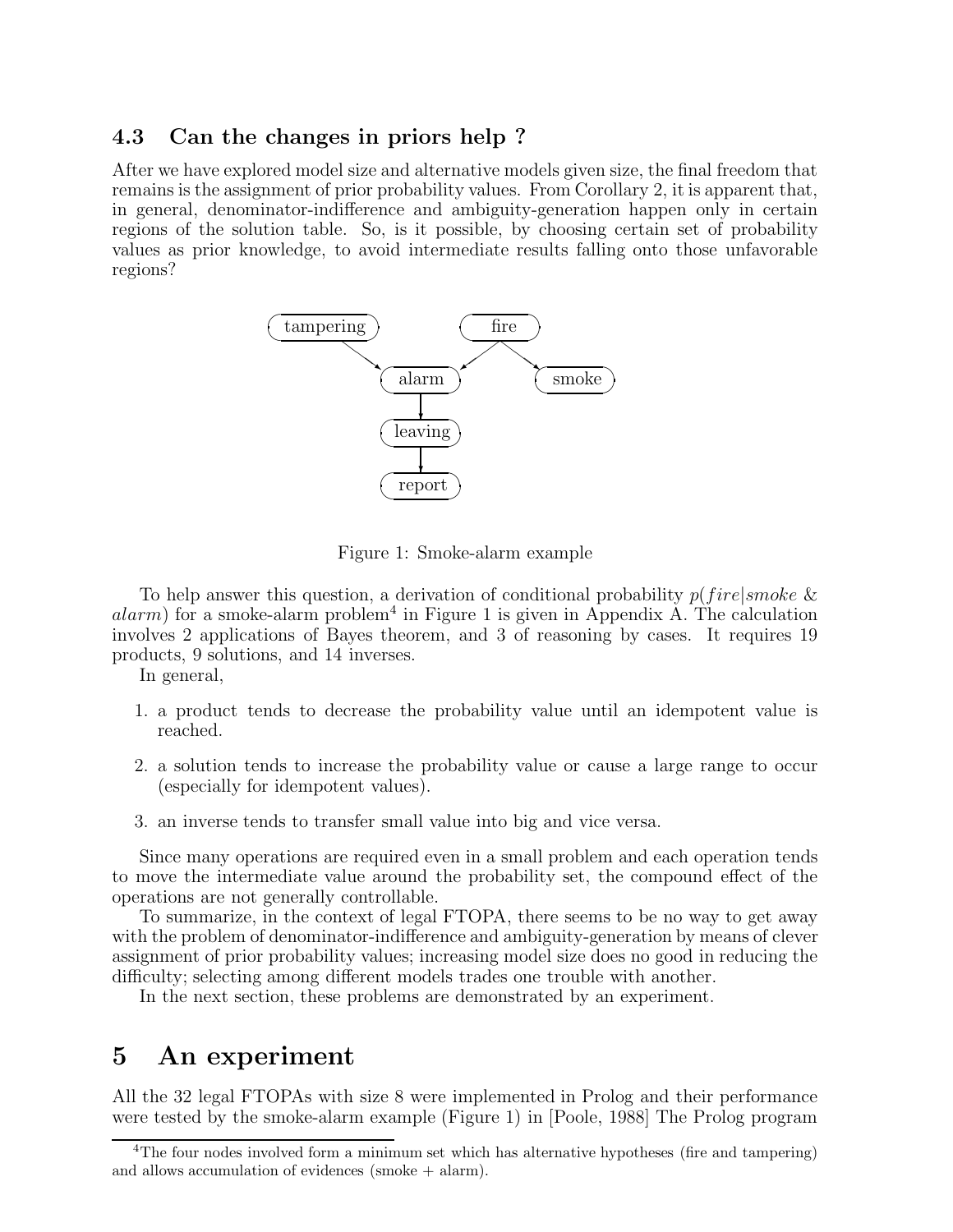has basically the same structure as [Poole, 1988], but inverse, product, solution, as well as Bayes theorem and reasoning by cases are redefined.

Table 1 lists the priors and conditional probabilities in the knowledge base together with numerical values used in [Poole, 1988] for comparison.

 $p(fire) =$   $e_6 \quad 0.01 \qquad p(smoke|fire) =$   $e_2 \quad 0.9$  $p(tampering) =$   $e_6 \quad 0.02 \qquad p(smoke|\overline{fire}) =$   $e_6 \quad 0.01$  $p(alarm|fire\&tampering) = e_4$  0*.*5  $p(leaving|alarm) = e_2$  0*.*88  $p(alarm|fire \& \overline{tampering}) = e_2$  0*.*99  $p(leaving| \overline{alarm}) = e_7$  0*.*001  $p(alarm | \overline{fire} \& tampering) = e_2 \quad 0.85 \qquad p(report | leaving) = e_3 \quad 0.75$  $p(alarm | \overline{fire \& tampering}) = e_7$  0*.*0001  $p(report | \overline{leaving}) = e_6$  0*.*01

#### *T able* 1

The following conditional probabilities are calculated in all 32 possible legal FTOPAs with size 8 and in [0, 1] real number probability model as a comparison.

$$
p(s|f), p(a|f), p(s|t), p(a|t), p(f|s), p(f|a), p(f|s\&a), p(t|s), p(t|a), p(t|s\&a)
$$

The first 4 probabilities are deductive which, given cause acting, estimate the likelihood of effects appearing. The remaining 6 are abductive which, given effects observed, estimate the likelihood of each conceivable cause.

• Among the 32 legal FTOPAs, 8 of them produced identical value for the abductive cases:

$$
p(f|s) = p(f|a) = p(f|s\&a) = e_6,
$$

and 16 others produce the identical ranges for all the abductive cases about fire.

From the knowledge in Table 1, we know that smoke does not necessarily relate to fire  $(p(s|\overline{f}) = e_6)$ . Nor does alarm  $(p(a|\overline{f} \& t) = e_2)$ . As a result, observing only one of smoke and alarm, we are not quite sure about fire. Intuitively, adding the positive evidence alarm to smoke should increase our belief for fire. As well, adding to alarm the evidence smoke which is independent of tampering indicates higher likelihood of fire causing alarm. Thus this intuitive inference arrives at

$$
p(f|s\&a) > p(f|s) \quad \& \quad p(f|s\&a) > p(f|a)
$$

which the results obtained from the above mentioned 24 legal FTOPAs do not fit in with.

To illustrate how this happens, evaluate  $p(f|s\&a)$  in model  $M_{8,4}$  with idempotent elements  $\{e_1, e_5, e_7, e_8\}.$ 

$$
p(f|s\&a) = p(s|f\&a) * p(f|a)/p(s|a) = e_2 * e_6/e_4 = e_6/e_4 = e_6
$$

Pay attention to the solution in last step. The result is no larger than  $p(f|a) = e_6$ due to denominator-indifference. We do not get extra evidence accumulating.

• One of the very useful results provided by [0*,* 1] numerical probability is that although  $p(f|s) = 0.48$  and  $p(f|a) = 0.37$  are moderate, when both smoke and alarm are observed  $p(f|s\&a) = 0.98$  is quite high which is more intuitive than the case above. In Table 1, fire is the only event we know which can cause both smoke and alarm with high certainty  $(p(s|f) = p(a|f) = e_2)$ . Thus observing both simultaneously we would expect a higher probability. But the remaining 8 legal FTOPAs give only ambiguous  $p(f|s\&a)$  spanning at least half of the total probability range.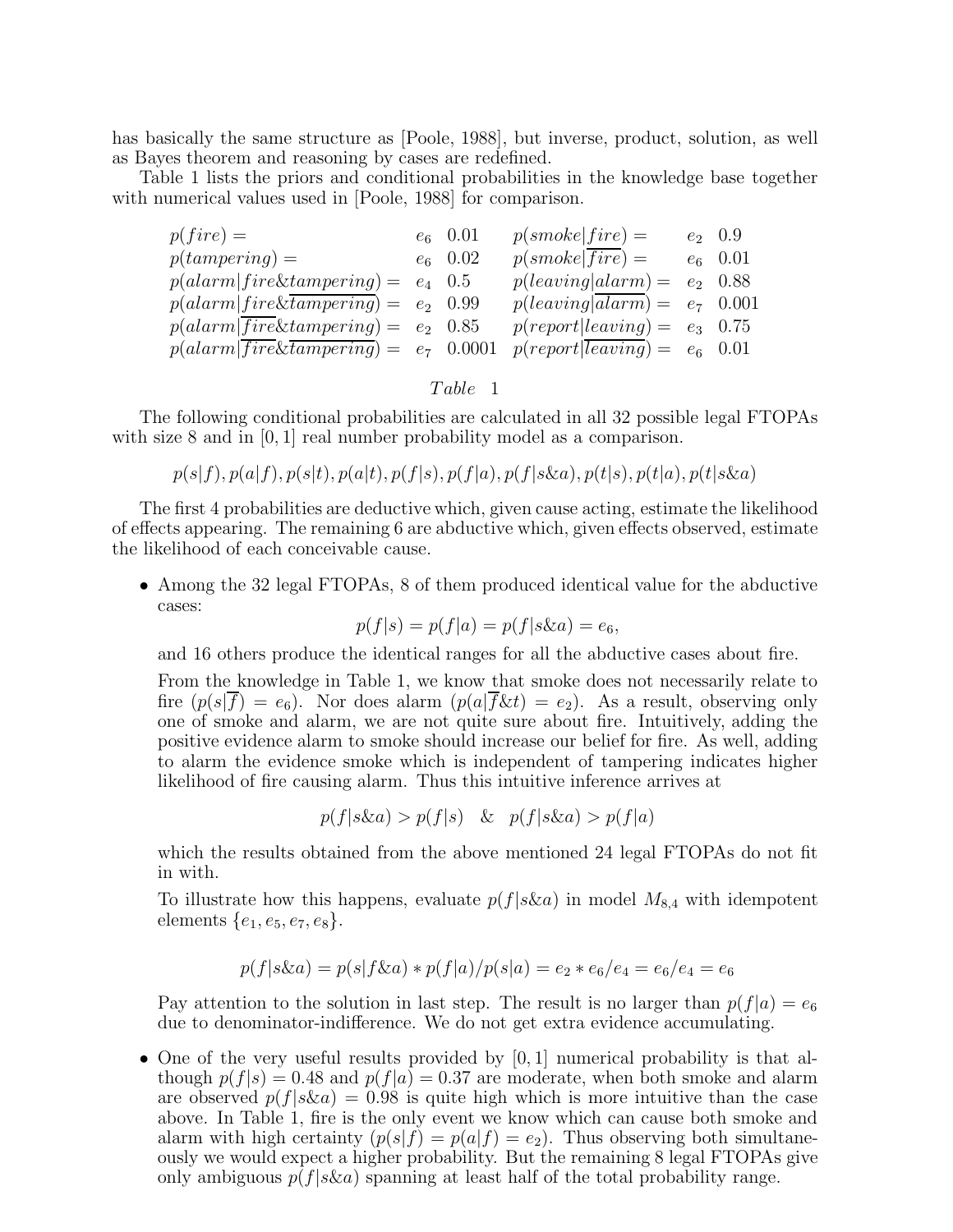Consider the evaluation of  $p(f|s\&a)$  in model  $M_{8,4}$  with idempotent elements  ${e_1, e_4, e_7, e_8}.$ 

 $p(f|s\&a) = p(s|f\&a) * p(f|a)/p(s|a) = e_2 * e_5/e_5 = e_5/e_5 = [e_4, e_1]$ 

Notice the solution in last step.

• In the deductive case, the situation is slightly better. Some models achieve the same tendency as [0, 1] probability in deduction (e.g.  $p(s|t) < p(a|t)$ ). Some achieve the same tendency with increased ambiguity. Others either produce identical ranges for different probabilities or do not reflect the correct trend. The slight improvement attributes to less operations required in deduction (only reasoning by cases but not Bayes theorem is involved). Since reasoning by cases needs the solution operation, it still creates denominator-indifference and generates ambiguity.

Our experiment is systematic with respect to legal FTOPAs of a particular size 8. Although a set of arbitrarily chosen priors is used in this presentation, we have tried varying them in a non-systematic way, but the outcomes were basically the same.

### **6 Conclusion**

The investigation is motivated by finding finite totally ordered probability models under the theory of probabilistic logic [Aleliunas, 1988], to automate qualitative reasoning under uncertainty and facilitate knowledge acquisition and explanation in expert system building.

Under the theory of probabilistic logic, the general form of finite totally ordered probability algebras was derived and the number of different models is deduced such that all the possible models can be explored systematically.

Two major problems of those models are analyzed: denominator-indifference, and ambiguity-generation. They are manifested during the processes of applying Bayes theorem and reasoning by cases. Changes in size, model and assignment of priors do not seem to solve the problems.

All the models with size 8 have been implemented in a Prolog program and tested against a simple example. The results are consistent with the analysis.

The investigation reveals that under the TPL axioms, *finite* probability models may have limited usefulness. The premise of legal FTOPA is  $\{TPL \text{ axioms}, \text{finite}, \text{totally} \}$ ordered}. It is believed that TPL axioms represent the necessity of general inference under uncertainty. "Totally ordered" seems to be necessary, and is not the real culprit here. Thus it is conjectured that a useful uncertainty management mechanism can not be realized in a finite setting.

## **Acknowledgements**

This work is supported by Operating Grants A3290 and OGPOO44121 from NSERC. Y. Xiang was awarded a University Fellowship during the term of this work. The authors would like to thank R. Aleliunas for helping us to gain the understanding of his TPL.

## **References**

[Aleliunas, 1986] R. Aleliunas, "Models of reasoning based on formal deductive probability theories," *Draft unpublished*, 1986.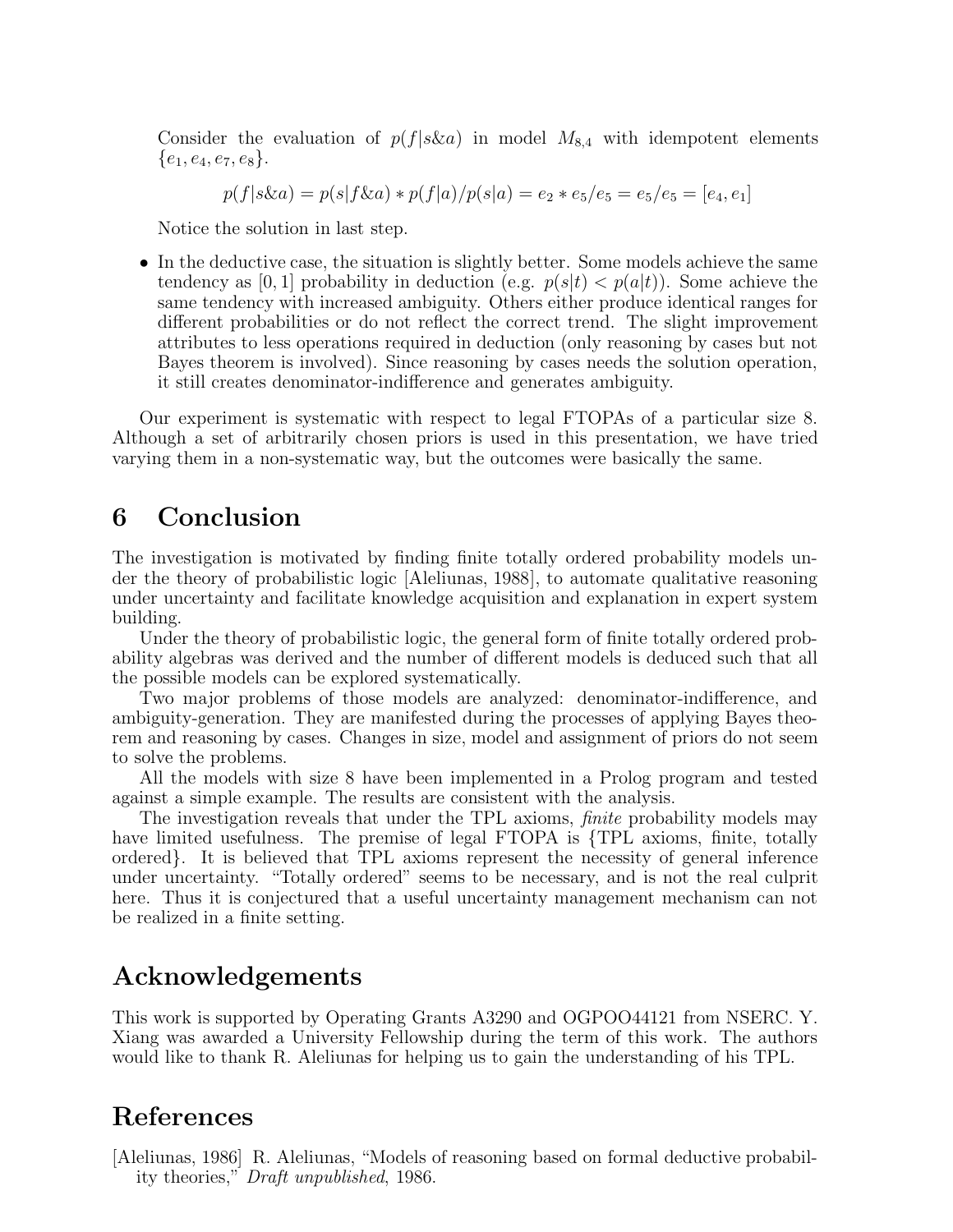- [Aleliunas, 1987] R. Aleliunas, "Mathematical models of reasoning competence models of reasoning about propositions in English and their relationship to the concept of probability," *Research Report CS-87-31, Univ. of Waterloo*, 1987.
- [Aleliunas, 1988] R. Aleliunas, "A new normative theory of probabilistic logic," *Proc. CSCSI-88*, pp. 67-74, 1988.
- [Burris, 1981] S. Burris and H. P. Sankappannvar, *A course in universal algebra*, Springer-Verlag, 1981.
- [Kuczkowski 77] J. E. Kuczkowski and J. L. Gersting, *Abstract Algebra*, Marcel Dekker, 1977.
- [Halpern, 1987] J. Y. Halpern and M.O. Rabin, "A logic to reason about likelihood," *Artificial Intelligence*, 32: 379-405, 1987.
- [Pearl, 1988] J. Pearl *Probabilistic Reasoning in Intelligent Systems: Networks of Plausible Inference*, Morgan Kaufmann.
- [Pearl, 1989] J. Pearl, "Probabilistic semantics for nonmonotonic reasoning: A survey," to appear in *Proceedings, First intl. conf. on principles of knowledge representation and reasoning*, 1989.
- [Poole, 1988] D. Poole and E. Neufeld, "Sound probabilistic inference in Prolog: an executable specification of influence diagrams," *I SIMPOSIUM INTERNACIONAL DE INTELIGENCIA ARTIFICIAL*, Oct. 1988.

### **Appendix A: Derivation of**

*p*(*f ire*|*smoke*&*alarm*)

|                       | $p(f s\&a) = p(s f\&a) * p(f a)/p(s a)$                                                                                |
|-----------------------|------------------------------------------------------------------------------------------------------------------------|
| where                 |                                                                                                                        |
| $p(s f\&a) = p(s f);$ |                                                                                                                        |
|                       | $p(s a) = p(s\&(f \vee f) a)$                                                                                          |
|                       | $= i[i[p(s f)] * i[p(s f) * p(f a)/i[p(s f) * p(f a)]]];$                                                              |
| and                   |                                                                                                                        |
|                       | $p(f a) = p(a f) * p(f)/p(a)$                                                                                          |
| where                 |                                                                                                                        |
|                       | $p(a f) = p(a\&((f \& t) \vee (f \& \overline{t}) \vee (f \& t) \vee (\overline{f} \& \overline{t})) f)$               |
|                       | $= i[i[p(a f \& \overline{t}) * p(\overline{t})] * i[p(a f \& t) * p(t)/i[p(a f \& \overline{t}) * p(\overline{t})]]]$ |
| and                   |                                                                                                                        |
|                       | $p(a) = p(a\&((f \& t) \vee (f \& \overline{t}) \vee (\overline{f} \& t) \vee (\overline{f} \& \overline{t})))$        |
|                       | $= i[f_1 * f_2 * f_3 * f_4]$                                                                                           |
| where                 |                                                                                                                        |
|                       | $f_1 = i[p(a f \& \overline{t}) * p(f) * p(\overline{t})]$                                                             |
|                       | $f_2 = i[p(a]\overline{f}\&t) * p(\overline{f}) * p(t)/f_1]$                                                           |
|                       | $f_3 = i[p(a f \& \bar{t}) * p(f) * p(\bar{t})/(f_1 * f_2)]$                                                           |
|                       | $f_4 = i[p(a f \& t) * p(f) * p(t)/(f_1 * f_2 * f_3)].$                                                                |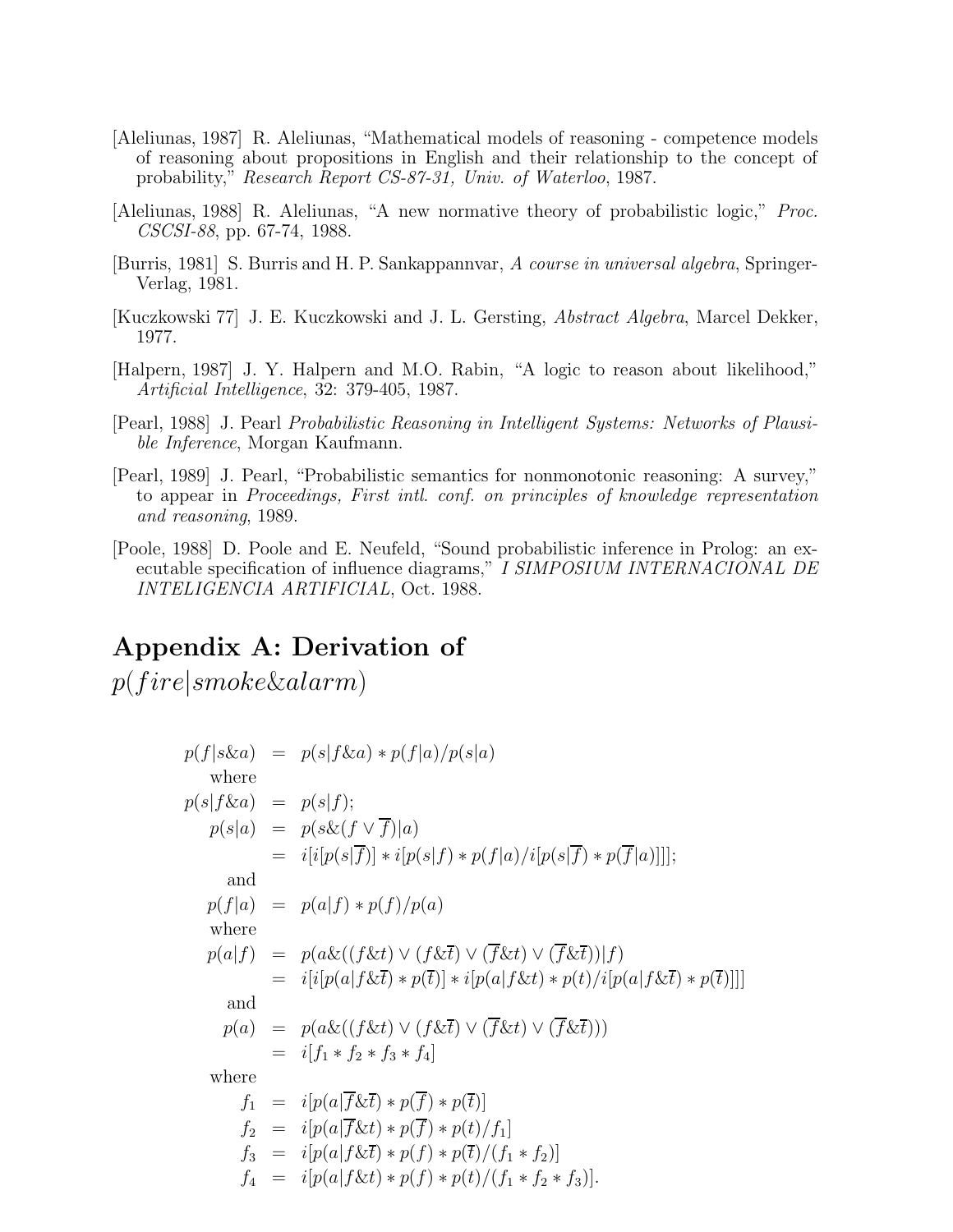# **Appendix B: Examples of legal FTOPAs**

|                                                                                                  |  |  | $e_1$ $e_2$ $e_3$ $e_4$ $e_5$ $e_6$ $e_7$ $e_8$ |  |
|--------------------------------------------------------------------------------------------------|--|--|-------------------------------------------------|--|
| $e_1\begin{vmatrix} e_1 & e_2 & e_3 & e_4 & e_5 & e_6 & e_7 & e_8 \end{vmatrix}$                 |  |  |                                                 |  |
| $e_2\Big \ e_2\ \ e_3\ \ e_4\ \ e_5\ \ e_6\ \ e_7\ \ e_7\ \ e_8\Big $                            |  |  |                                                 |  |
| $e_3 \begin{vmatrix} e_3 & e_4 & e_5 & e_6 & e_7 & e_7 & e_7 & e_8 \end{vmatrix}$                |  |  |                                                 |  |
| $e_4\begin{vmatrix} e_4 & e_5 & e_6 & e_7 & e_7 & e_7 & e_7 & e_8 \end{vmatrix}$                 |  |  |                                                 |  |
| $e_5$ $e_5$ $e_6$ $e_7$ $e_7$ $e_7$ $e_7$ $e_7$ $e_8$                                            |  |  |                                                 |  |
| $e_6\, \big  \, e_6 \, \, e_7 \, \, e_7 \, \, e_7 \, \, e_7 \, \, e_7 \, \, e_7 \, \, e_8 \big $ |  |  |                                                 |  |
| $e_7\,   \, e_7 \,   \, e_7 \,   \, e_7 \,   \, e_7 \,   \, e_7 \,   \, e_7 \,   \, e_8\,   \,$  |  |  |                                                 |  |
| $e_8$ $e_8$ $e_8$ $e_8$ $e_8$ $e_8$ $e_8$ $e_8$ $e_8$ $e_8$                                      |  |  |                                                 |  |

|       |       |  |  | $q\ ^{p}\,e_{1}\,$ $e_{2}$ $\ e_{3}$ $e_{4}$ $e_{5}$ $e_{6}$ $\quad e_{7}$ $\quad e_{8}$ |  |
|-------|-------|--|--|------------------------------------------------------------------------------------------|--|
|       |       |  |  | $e_1$ $e_1$ $e_2$ $e_3$ $e_4$ $e_5$ $e_6$ $e_7$ $e_8$                                    |  |
|       | $e_2$ |  |  | $e_1$ $e_2$ $e_3$ $e_4$ $e_5$ $[e_7, e_6]$ $e_8$                                         |  |
|       |       |  |  | $e_3$ $e_1$ $e_2$ $e_3$ $e_4$ $[e_7, e_5]$ $e_8$                                         |  |
| $e_4$ |       |  |  | $e_1$ $e_2$ $e_3$ $[e_7, e_4]$ $e_8$                                                     |  |
| $e_5$ |       |  |  | $e_1$ $e_2$ $[e_7, e_3]$ $e_8$                                                           |  |
| $e_6$ |       |  |  | $e_1$ [ $e_7, e_2$ ] $e_8$                                                               |  |
| $e_7$ |       |  |  | $[e_7, e_1]$ $e_8$                                                                       |  |

Solution table *p/q*

*M*8,<sup>3</sup>

|                                                                                                                |  |  | $e_1$ $e_2$ $e_3$ $e_4$ $e_5$ $e_6$ $e_7$ $e_8$ |  |
|----------------------------------------------------------------------------------------------------------------|--|--|-------------------------------------------------|--|
| $e_1$ $e_1$ $e_2$ $e_3$ $e_4$ $e_5$ $e_6$ $e_7$ $e_8$                                                          |  |  |                                                 |  |
| $e_2\Big \,e_2\,$ $e_2\,$ $e_3\,$ $e_4\,$ $e_5\,$ $e_6\,$ $e_7\,$ $e_8\Big $                                   |  |  |                                                 |  |
| $e_3$ $e_3$ $e_3$ $e_3$ $e_4$ $e_5$ $e_6$ $e_7$ $e_8$                                                          |  |  |                                                 |  |
| $e_4 \begin{vmatrix} e_4 & e_4 & e_4 & e_4 & e_5 & e_6 & e_7 & e_8 \end{vmatrix}$                              |  |  |                                                 |  |
| $e_5$ $e_5$ $e_5$ $e_5$ $e_5$ $e_5$ $e_6$ $e_7$ $e_8$                                                          |  |  |                                                 |  |
| $e_6$ $e_6$ $e_6$ $e_6$ $e_6$ $e_6$ $e_6$ $e_7$ $e_8$                                                          |  |  |                                                 |  |
|                                                                                                                |  |  |                                                 |  |
| $e_7$ $e_7$ $e_7$ $e_7$ $e_7$ $e_7$ $e_7$ $e_7$ $e_8$<br>$e_8$ $e_8$ $e_8$ $e_8$ $e_8$ $e_8$ $e_8$ $e_8$ $e_8$ |  |  |                                                 |  |

| $e_2$ |                          |                      | $e_5$                                              | $e_6$              | $e_7$              | $e_8$              |
|-------|--------------------------|----------------------|----------------------------------------------------|--------------------|--------------------|--------------------|
| $e_2$ |                          |                      | $e_5$                                              | $e_6$              | $e_7$              | $\mathfrak{e}_8$   |
|       | $e_3$                    |                      | $e_5$                                              | $e_6$              | $e_7$              | $\mathfrak{e}_8$   |
|       |                          |                      | $e_5$                                              | $\boldsymbol{e}_6$ | $e_7$              | $\mathfrak{e}_8$   |
|       |                          |                      |                                                    | $\mathfrak{e}_6$   | $e_7$              | $\mathfrak{e}_8$   |
|       |                          |                      |                                                    | $e_6$              | $e_7$              | $\boldsymbol{e_8}$ |
|       |                          |                      |                                                    |                    | $e_7$              | $e_8$              |
|       |                          |                      |                                                    |                    | $[e_7, e_1]$ $e_8$ |                    |
|       | $q^p e_1$<br>$e_1$ $e_1$ | $e_3$<br>$[e_2,e_1]$ | $e_3$ $e_4$<br>$e_4$<br>$e_4$<br>$[e_3,e_1]$ $e_4$ | $[e_4,e_1]$ $e_5$  | $[e_5, e_1]$       | $[e_6,e_1]$        |

Solution table *p/q*



|                                                                                                                                                                                                                                                                                               |  |  | $e_1$ $e_2$ $e_3$ $e_4$ $e_5$ $e_6$ $e_7$ $e_8$ |  |            |
|-----------------------------------------------------------------------------------------------------------------------------------------------------------------------------------------------------------------------------------------------------------------------------------------------|--|--|-------------------------------------------------|--|------------|
|                                                                                                                                                                                                                                                                                               |  |  |                                                 |  |            |
| $e_1$ $e_1$ $e_2$ $e_3$ $e_4$ $e_5$ $e_6$ $e_7$ $e_8$<br>$e_2$ $e_2$ $e_3$ $e_4$ $e_4$ $e_5$ $e_6$ $e_7$ $e_8$                                                                                                                                                                                |  |  |                                                 |  |            |
| $e_3$ $e_3$ $e_4$ $e_4$ $e_4$ $e_5$ $e_6$ $e_7$ $e_8$                                                                                                                                                                                                                                         |  |  |                                                 |  |            |
|                                                                                                                                                                                                                                                                                               |  |  |                                                 |  |            |
|                                                                                                                                                                                                                                                                                               |  |  |                                                 |  |            |
|                                                                                                                                                                                                                                                                                               |  |  |                                                 |  |            |
|                                                                                                                                                                                                                                                                                               |  |  |                                                 |  | $\epsilon$ |
| $\begin{array}{c cccccc} e_4 & e_4 & e_4 & e_4 & e_5 & e_6 & e_7 & e_8 \\ e_5 & e_5 & e_5 & e_5 & e_6 & e_7 & e_7 & e_8 \\ e_6 & e_6 & e_6 & e_6 & e_7 & e_7 & e_7 & e_8 \\ e_7 & e_7 & e_7 & e_7 & e_7 & e_7 & e_7 & e_8 \\ e_8 & e_8 & e_8 & e_8 & e_8 & e_8 & e_8 & e_8 & e_8 \end{array}$ |  |  |                                                 |  |            |

|                               | $q^{\ p}$ e1 | $e_2$          | $e_3$ | $e_4$                | $e_5$       | $e_6$   | $e_7$                       | $e_8$ |
|-------------------------------|--------------|----------------|-------|----------------------|-------------|---------|-----------------------------|-------|
|                               | $e_1$ $e_1$  | e <sub>2</sub> | $e_3$ | $e_4$ $e_5$          |             | $e_6$   | $e_7$                       | $e_8$ |
| $\left\vert e_{2}\right\vert$ |              | $e_1$          |       | $e_2$ [ $e_4, e_3$ ] | $e_5$       | $e_6$   | $e_7$                       | $e_8$ |
| $e_3$                         |              |                |       | $e_1$ $[e_4, e_2]$   | $e_5$       | $e_6\,$ | $e_7$                       | $e_8$ |
| $e_4$                         |              |                |       | $[e_4, e_1]$ $e_5$   |             | $e_6$   | $e_7$                       | $e_8$ |
| $e_5$                         |              |                |       |                      | $[e_4,e_1]$ |         | $e_5$ $[e_7, e_6]$ $e_8$    |       |
| $e_6$                         |              |                |       |                      |             |         | $[e_4, e_1] [e_7, e_5] e_8$ |       |
| $e_7$                         |              |                |       |                      |             |         | $[e_7, e_1]$ $e_8$          |       |
|                               |              |                |       |                      |             |         |                             |       |

Solution table *p/q*

One of  $M_{8,4}$  with idempotent elements  $e_1, e_4, e_7$  and  $e_8$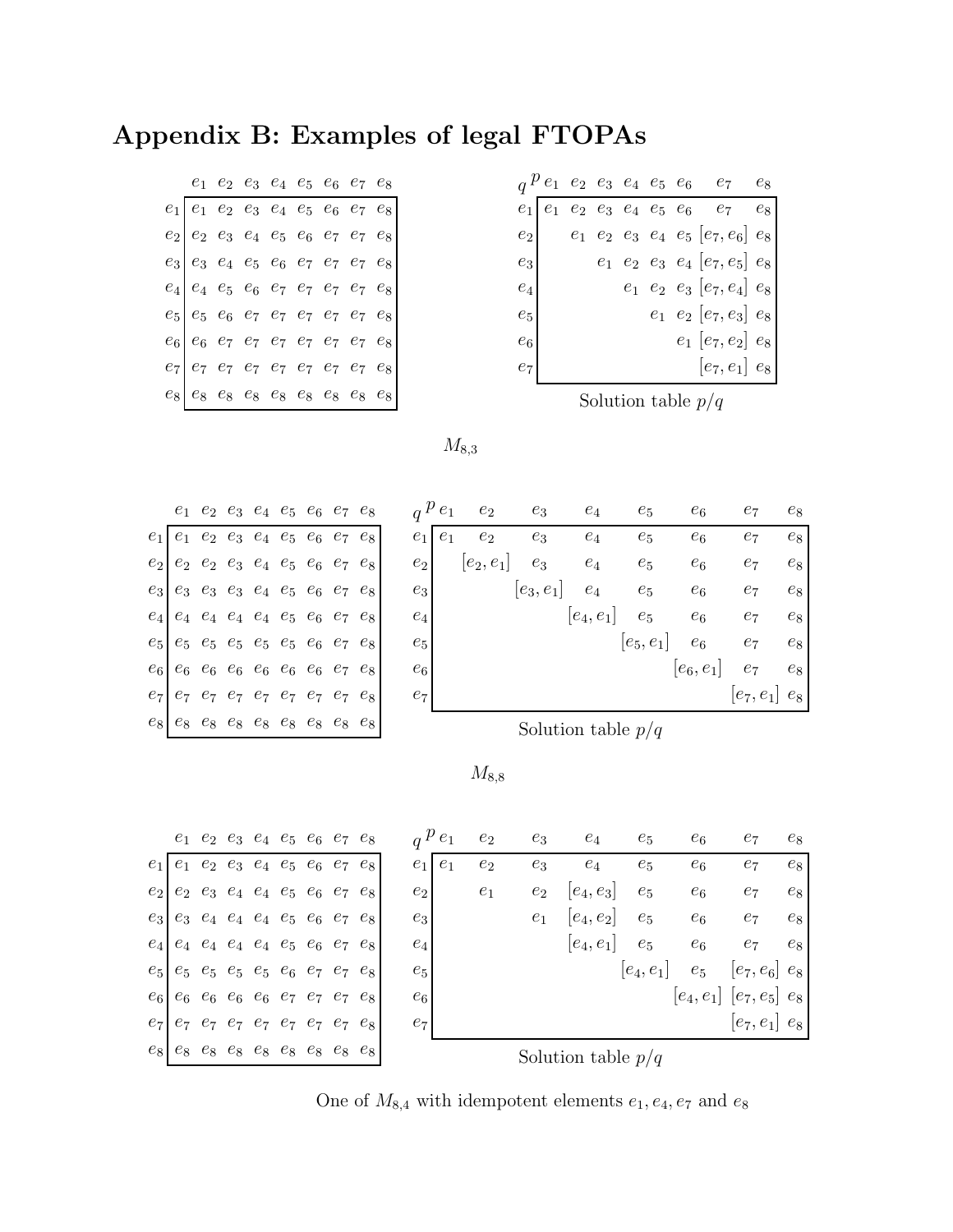## **Appendix C**

Figure 2 plots the evaluation results of the following 14 conditional probabilities from smoke-alarm example in [Poole, 1988] using all the 32 legal FTOPAs of size 8. The conventional probability model (M0) is included for comparison.

 $p(s|f), p(a|f), p(l|f), p(r|f); p(s|t), p(a|t), p(l|t), p(r|t); p(f|s), p(f|a), p(f|s \& a); p(t|s), p(t|a), p(t|s \& a)$ 

The following table lists model labels (L) used in Figure 2 and their corresponding idempotent element subscripts (S). "M0" labels the conventional probability model.

|    |                    |    |  |                                                                                             |     | $L$ $S$ $L$ $S$ $L$ $S$ $L$ $S$ |
|----|--------------------|----|--|---------------------------------------------------------------------------------------------|-----|---------------------------------|
| M1 | 1, 7, 8            | M9 |  | $1, 2, 5, 7, 8$ $M17$ $1, 2, 3, 4, 7, 8$ $M25$                                              |     | 1, 3, 5, 6, 7, 8                |
| M2 | 1, 2, 7, 8         |    |  | $M10$ 1, 2, 6, 7, 8 $M18$ 1, 2, 3, 5, 7, 8                                                  | M26 | 1, 4, 5, 6, 7, 8                |
| M3 | 1, 3, 7, 8         |    |  | $M11 \quad 1, 3, 4, 7, 8 \quad M19 \quad 1, 2, 3, 6, 7, 8 \quad M27$                        |     | 1, 2, 3, 4, 5, 7, 8             |
| M4 | 1, 4, 7, 8         |    |  | $M12$ 1, 3, 5, 7, 8 $M20$ 1, 2, 4, 5, 7, 8 $M28$                                            |     | 1, 2, 3, 4, 6, 7, 8             |
| M5 | 1, 5, 7, 8         |    |  | $M13$ 1, 3, 6, 7, 8 $M21$ 1, 2, 4, 6, 7, 8 $M29$                                            |     | 1, 2, 3, 5, 6, 7, 8             |
| M6 | 1, 6, 7, 8         |    |  | $M14$ 1, 4, 5, 7, 8 $M22$ 1, 2, 5, 6, 7, 8                                                  | M30 | 1, 2, 4, 5, 6, 7, 8             |
|    | $M7$ 1, 2, 3, 7, 8 |    |  | $M15$ 1, 4, 6, 7, 8 $M23$ 1, 3, 4, 5, 7, 8                                                  | M31 | 1, 3, 4, 5, 6, 7, 8             |
|    |                    |    |  | <i>M</i> 8 1, 2, 4, 7, 8 <i>M</i> 16 1, 5, 6, 7, 8 <i>M</i> 24 1, 3, 4, 6, 7, 8 <i>M</i> 32 |     | 1, 2, 3, 4, 5, 6, 7, 8          |

In each sub-graph, the vertical scale represents the probability *range* with  $0 = e_8$  and  $1 = e_1$ . And horizontally arranged are the probabilities with the same order above. The predictive probabilities with identical condition are shown in the first 8 positions in 2 groups. The diagnostic probabilities with a fixed hypothesis are shown in the last 6 positions in 2 groups. As is analysed in Section 5, none of the models through 1 to 32 gives satisfactory results.

Figure 2: Evaluation results of smoke-alarm example by 32 legal FTOPAs of size 8 f: fire; t: tampering; a: alarm; s: smoke; l: leaving; r: report.